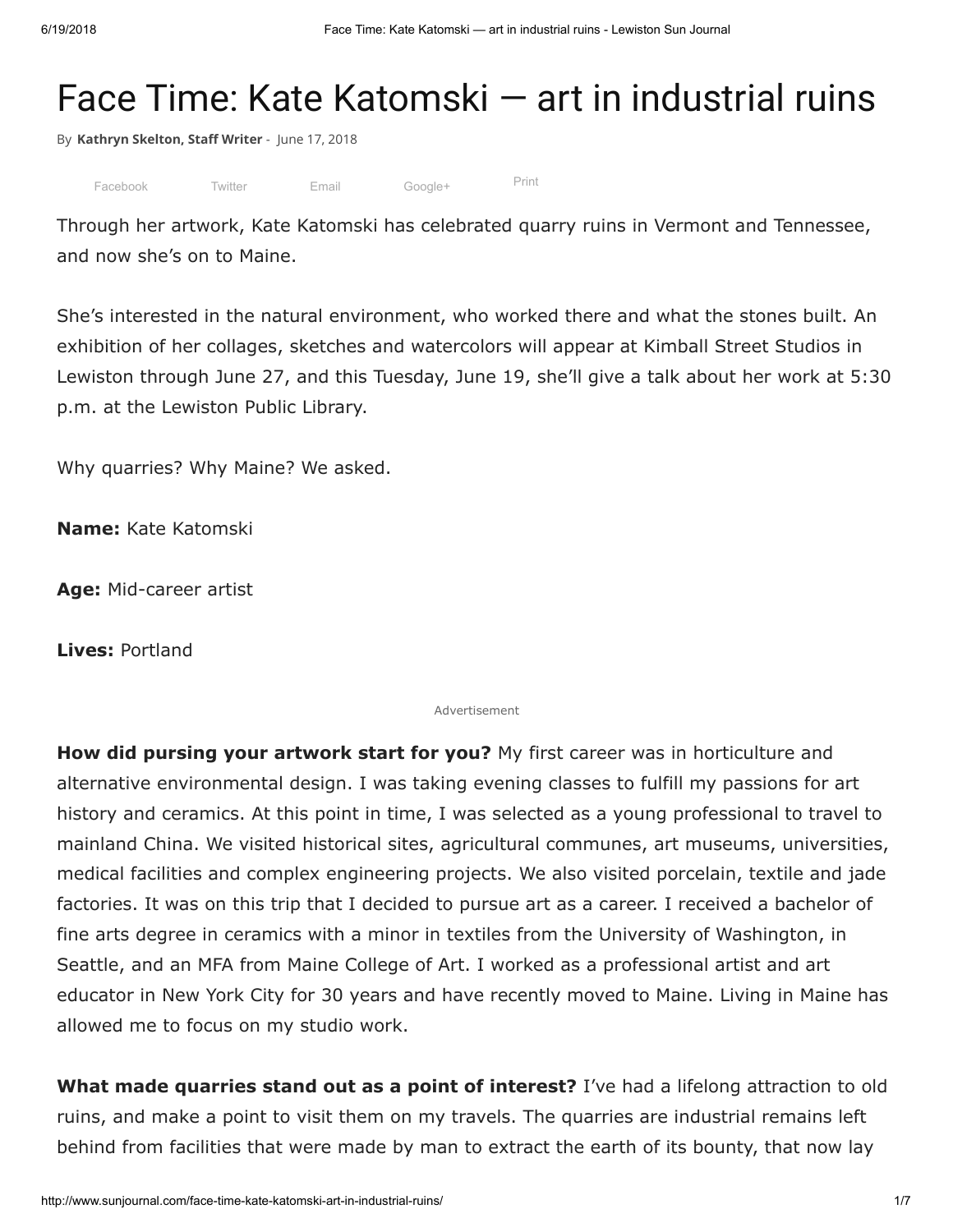fallow. There's something beautiful watching mother nature reclaim what was once hers. Observing this process appeals to my love of architecture and botany. The contrast between the lush color and organic line of nature and the sharp, geometric line of the cut stone and industrial waste inspires composition.

**Can you talk about the quarry or quarries you're studying in Maine?** I received an Artist Project Grant from the Maine Arts Commission to begin research for "Quarry Project – Maine." I was awarded the Stephen Pace House Residency in Stonington on Deer Isle by Maine College of Art during the summer of 2017, which launched the project. I knew Stonington was once a thriving port for the industry and I was familiar with the Deer Isle Granite Museum.

I've explored, photographed and sketched Crotch Island Quarry, Green Island Quarry and Settlement Quarry. During the winter and spring of 2018, I visited the Vinalhaven quarries. I've used the Maine Historical Society, the Deer Isle and Vinalhaven Historical Society as resources. I am interested in what architecture masterworks were built from Maine granite and the local and immigrant history that worked in and managed the quarries. More quarries will be added as research develops.

**What can people find of yours at the Kimball Street exhibition?** A collection of prints from two series, Quarry Project – Vermont and Quarry Project – Tennessee. I combine printmaking and photographic processes: lithography, etching, chine colle, silkscreen and cyanotype. I use marble dust, maps, archival images of the quarries, my own photographs and sketches of the quarries to create the compositions. The selected prints from the Tennessee series were created in collaboration with master printer Beauvais Lyons, using pink Tennessee marble as the litho stone. Some of these prints were used in a multi-media video presentation, which was featured at the Knoxville Museum of Art. This exhibition introduces Quarry Project – Maine, which is a work in progress. It displays my process and the materials used to research and set a course of how I will proceed with describing the granite quarries of Maine. Also, included is a mixed media sculpture that honors the role of women in quarry communities

**What do you hope people take away from the work?** The prints and sculpture layer both past and present. They expose architectural history and social history. I would feel a sense of accomplishment if people go away seeing, feeling the pulse I see in these industrial ruins.

**You moved to Maine full-time two years ago after decades in NYC. What's been the biggest adjustment?** Having to own a car. In NYC, walking was my mode of choice for transportation. If I needed to go far, I could take advantage of New York City's amazing and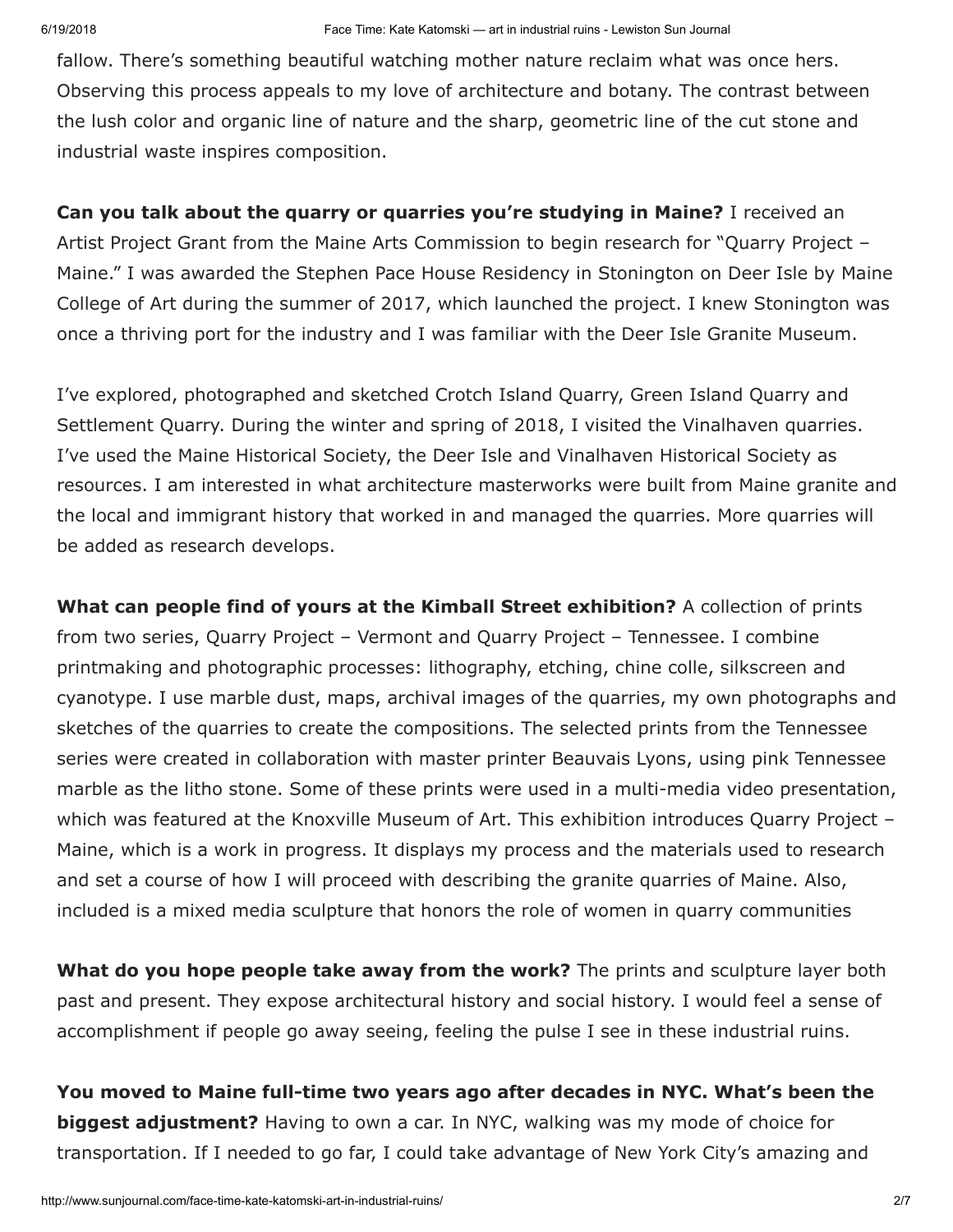comprehensive public transportation system. While Maine has many lovely and wonderful things about it that I truly enjoy, I do miss my walking.

## **A must-see spot or thing you'd tell someone from Maine visiting New York this**

**summer on vacation that they need to check out?** The Metropolitan Museum of Art – Cantor Roof Garden. Friday nights are free. A stunning view of Central Park, East Side, West Side and Midtown, with a summer sunset over the Hudson River  $-$  it's a plus.

**Must-see spot you'd recommend in Maine to someone traveling here?** Stonington on Deer Isle.

kskelton@sunjournal.com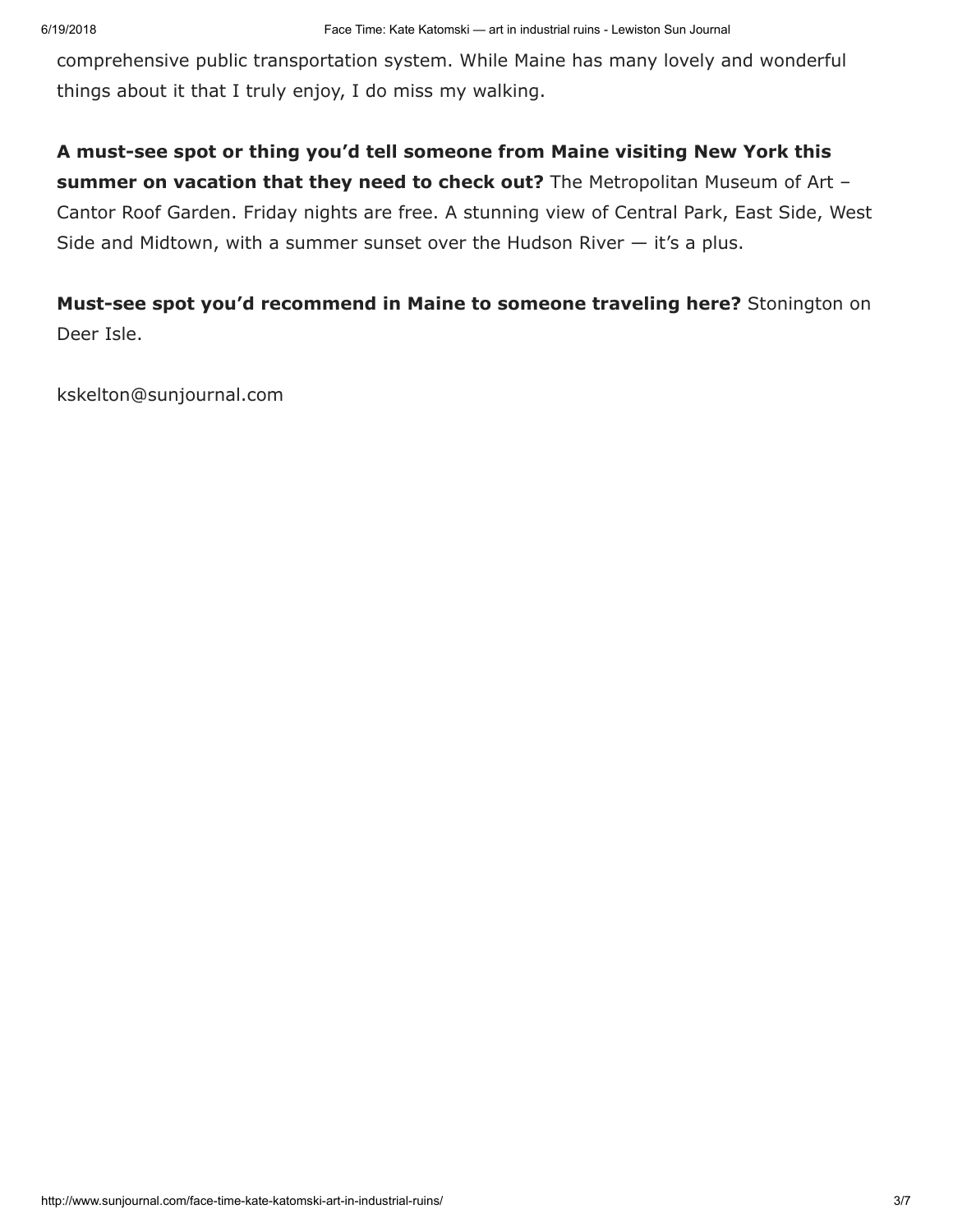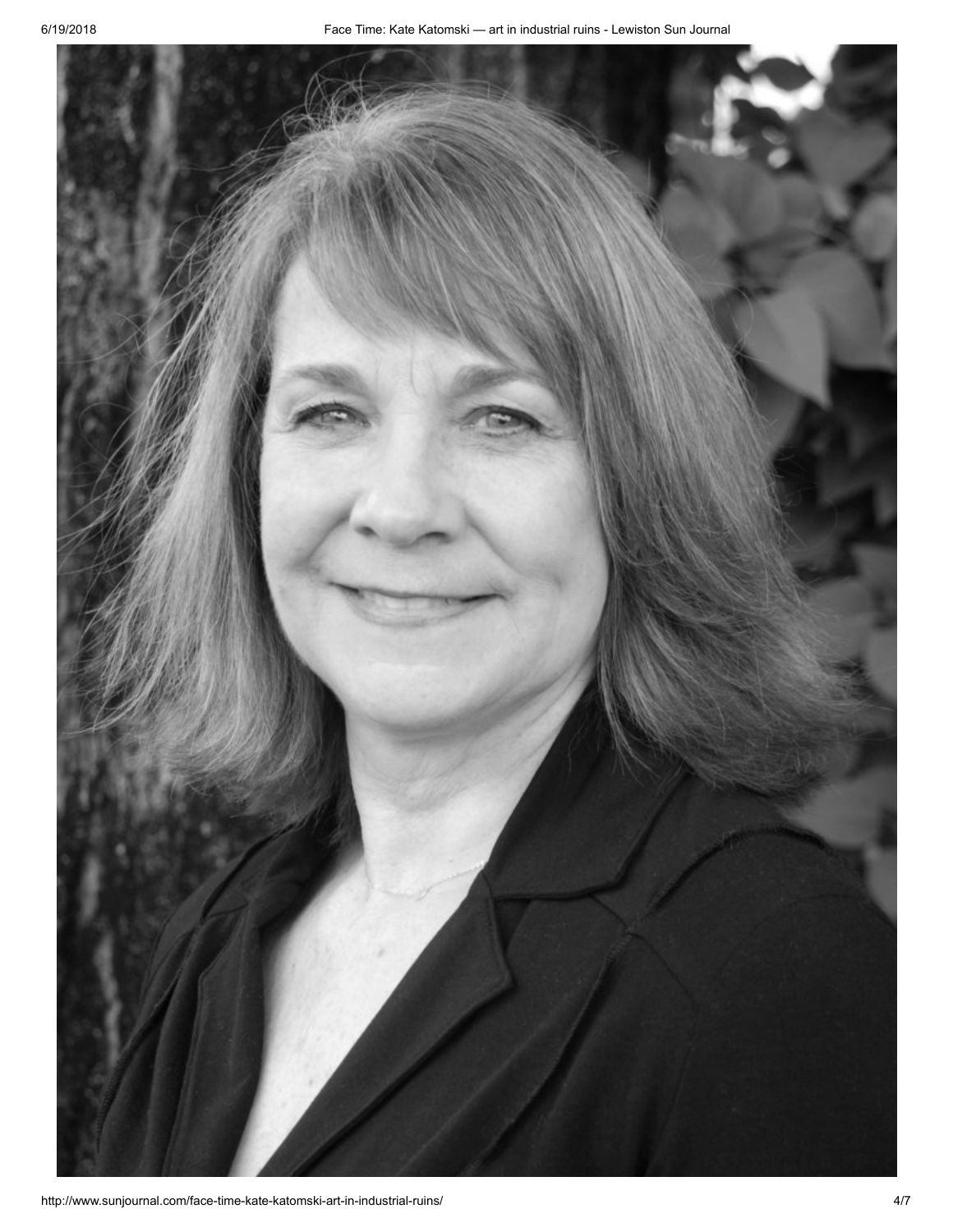Kate Katomski (Submitted photo)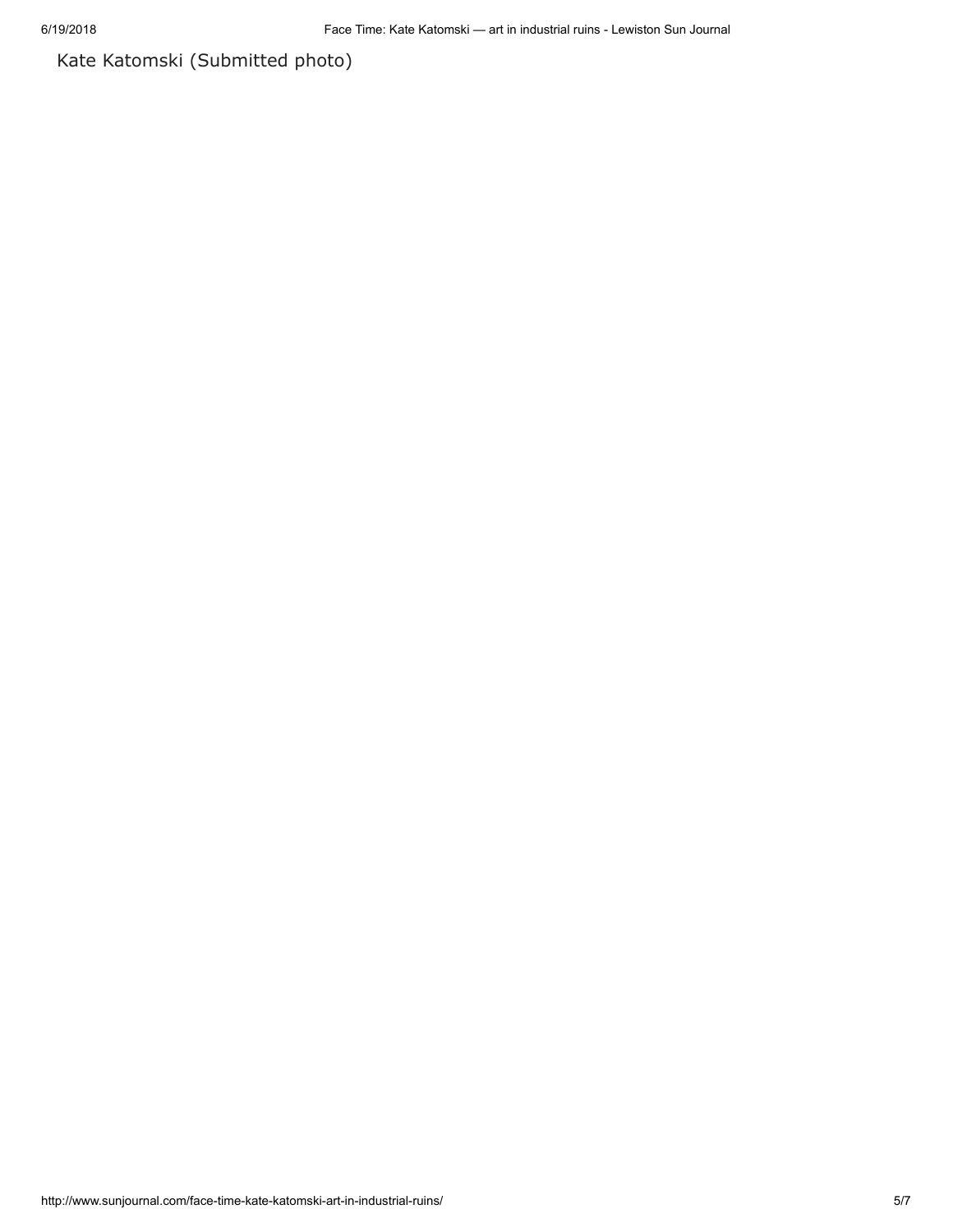

http://www.sunjournal.com/face-time-kate-katomski-art-in-industrial-ruins/ 6/7